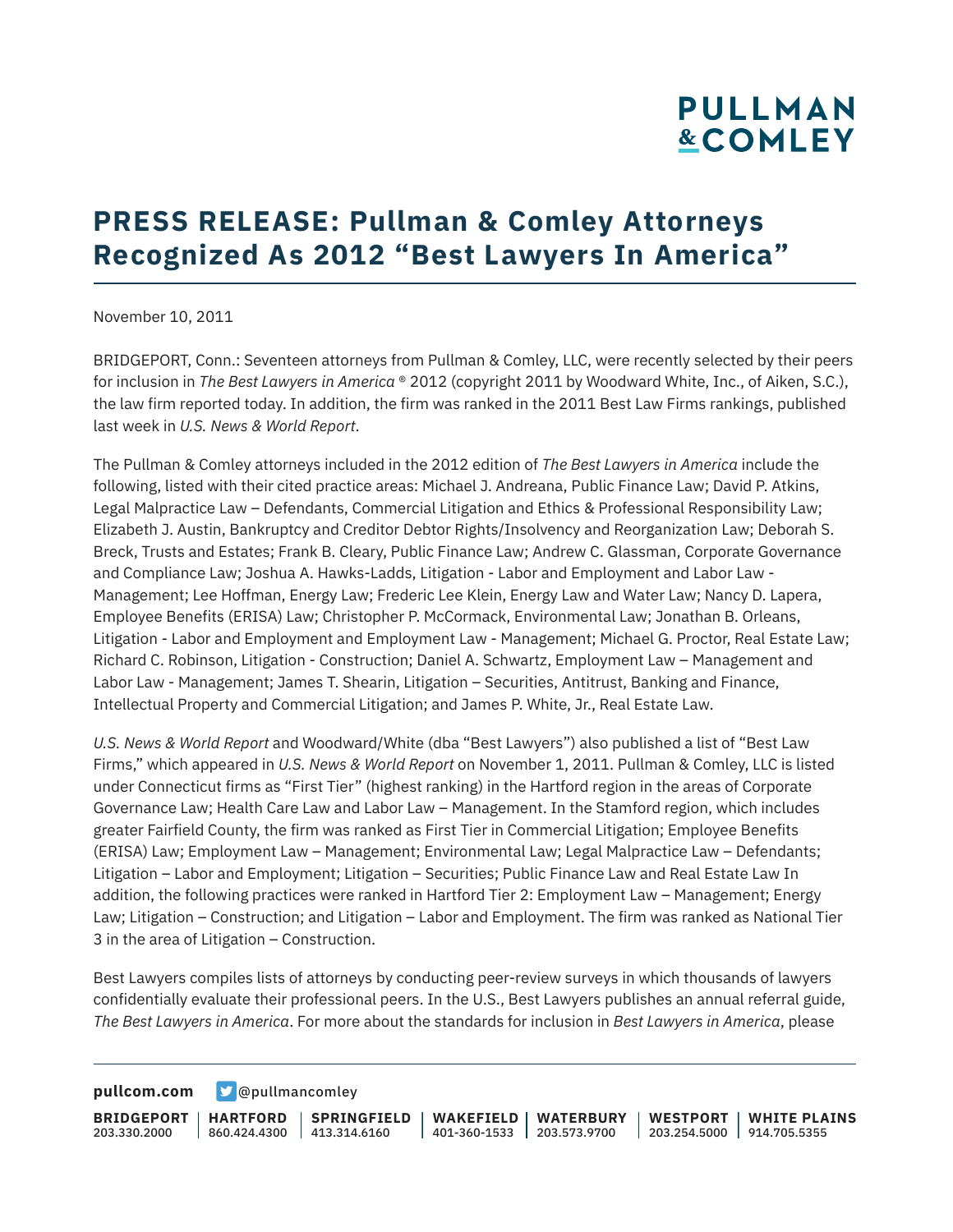# **PULLMAN &COMLEY**

### PRESS RELEASE: Pullman & Comley Attorneys Recognized As 2012 "Best Lawyers In America"

see http://www.bestlawyers.com/aboutus/selectionprocess.aspx. For more about the standards for inclusion in the *U.S. News & World Report* "Best Law Firms" list, please see http://www.bestlawyers.com/USNews/ default.aspx.

Pullman & Comley, LLC provides a wide range of legal services to clients in the New England region, as well as throughout the United States and internationally. The firm's major practice areas include corporate and business, environmental, health care, litigation, public and commercial finance, property valuation, real estate, and trusts and estates. The firm has offices in Bridgeport, Hartford, Stamford, Waterbury and White Plains. For more information, please visit www.pullcom.com.

# # #

#### **Professionals**

Michael J. Andreana David P. Atkins Andrew C. Glassman Joshua A. Hawks-Ladds Lee D. Hoffman Frederic Lee Klein Jonathan B. Orleans Richard C. Robinson James T. Shearin

#### **Practice Areas**

Business and Finance Construction Employee Benefits Environmental Environmental Law and Litigation Health Care Labor, Employment Law & Employee Benefits Litigation